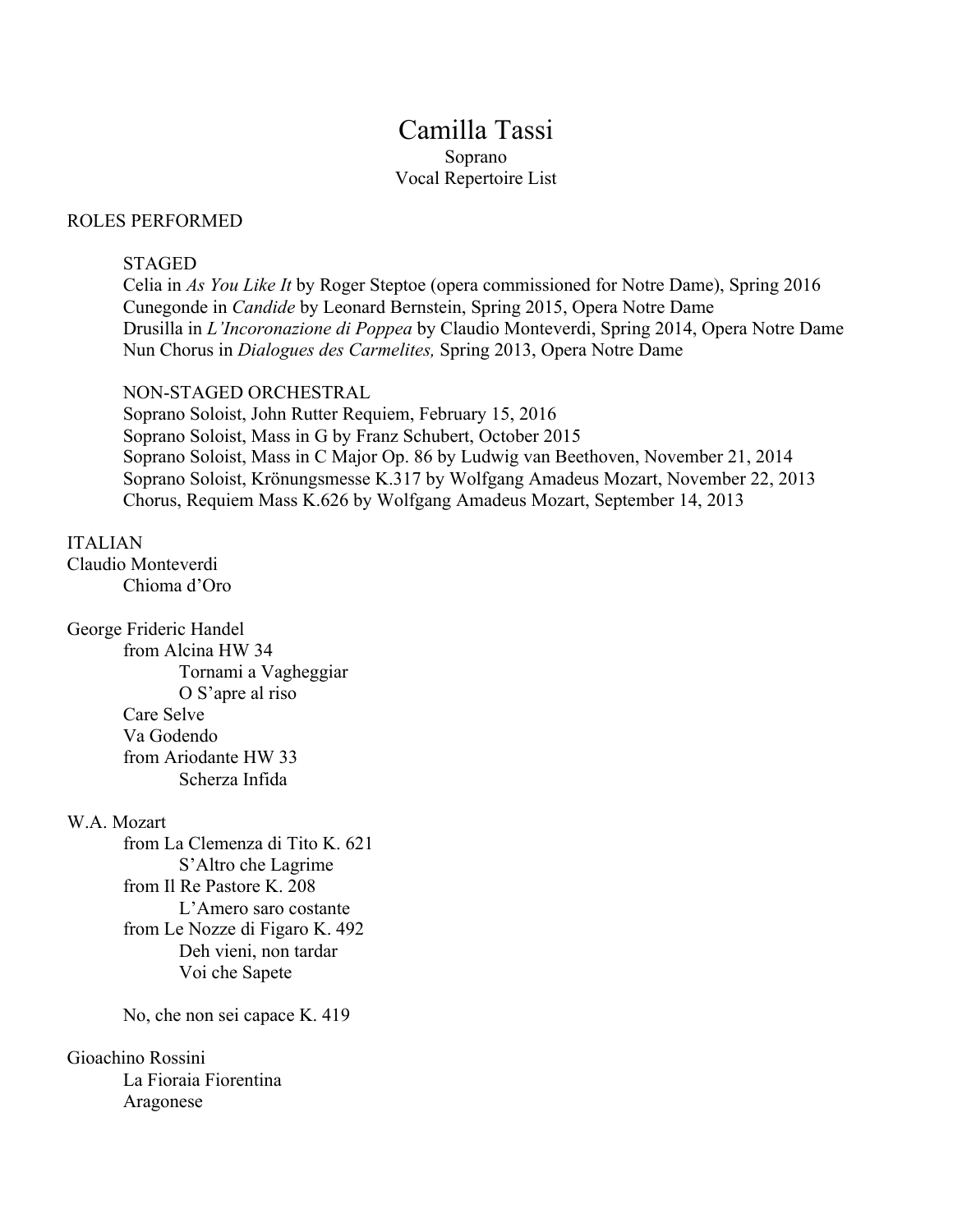Gaetano Donizetti from Linda di Chamounix O Luce di Quest'Anima

#### Vincenzo Bellini

Il Fervido Desiderio Vaga Luna che Inargenti Ma Rendi Pur Contento L'Abbandono

Giuseppe Verdi from Un Ballo in Maschera Saper Vorreste

## **GERMAN**

J.S. Bach From St. John Passion BWV 245 Zerfließe, mein Herze Wedding Cantata BWV202

#### Joseph Haydn

from Die Schöpfung Nun Beut die Flur

## W.A. Mozart

from Die Entführung Aus Dem Serail K.384 Durch Zärtlichkeit und Schmeicheln

#### Franz Schubert

Erster Verlust D. 226 Wonne der Wehmut D. 260 Morgenkuss D. 264 Seligkeit D. 433 Die Rose D. 745 Auf dem Wasser zu singen D. 774

## Peter Cornelius

from Brautlieder Aus dem hohen Lied Erwachen Vorabend

#### Hugo Wolf

from Spanisches Liederbuch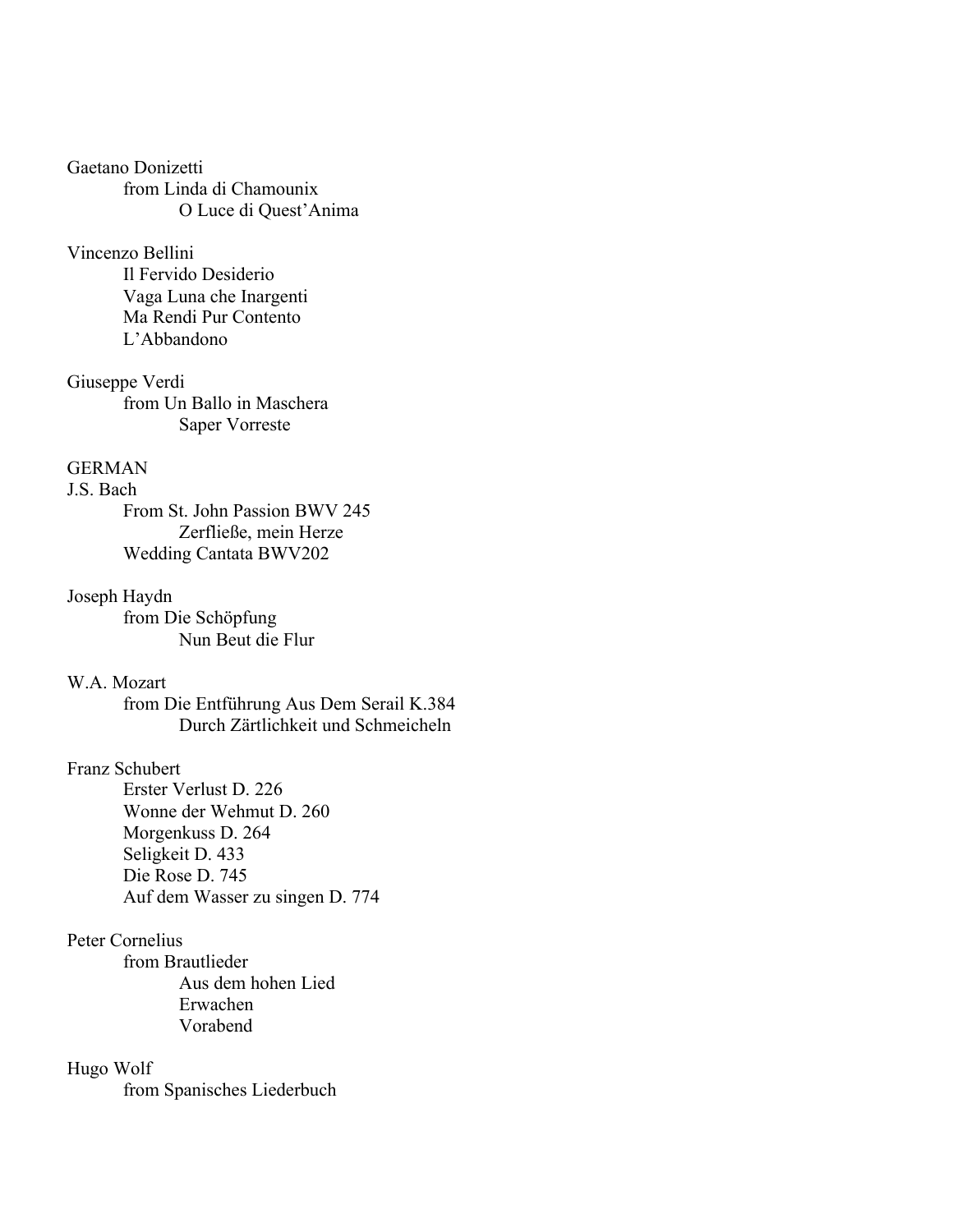Er Ist's Auf einer Wanderung Die ihr schwebet Verschwiegene Liebe

## Anton Webern

Drei Lieder

## **FRENCH**

W.A. Mozart Oiseaux, si tous les ans K. 307

Jacques Offenbach from Les Contes d'Hoffmann Les oiseaux dans la charmille

Georges Bizet Vieille Chanson

George Hüe A des Oiseaux

Claude Debussy from Fete Galantes I En Sourdine Clair de Lune Fantoches

## Lili Boulanger

from Clairieres dans le ciel Elle était descendue au bas de la prairie Un poète disait Au pied de mon lit Par ce que j'ai souffert

## Erik Satie

from Trois Autres Melodies Les Fleurs

## Arthur Honegger

from Saluste du Bartas Le Depart

# Germaine Tailleferre

from 6 Chansons francaises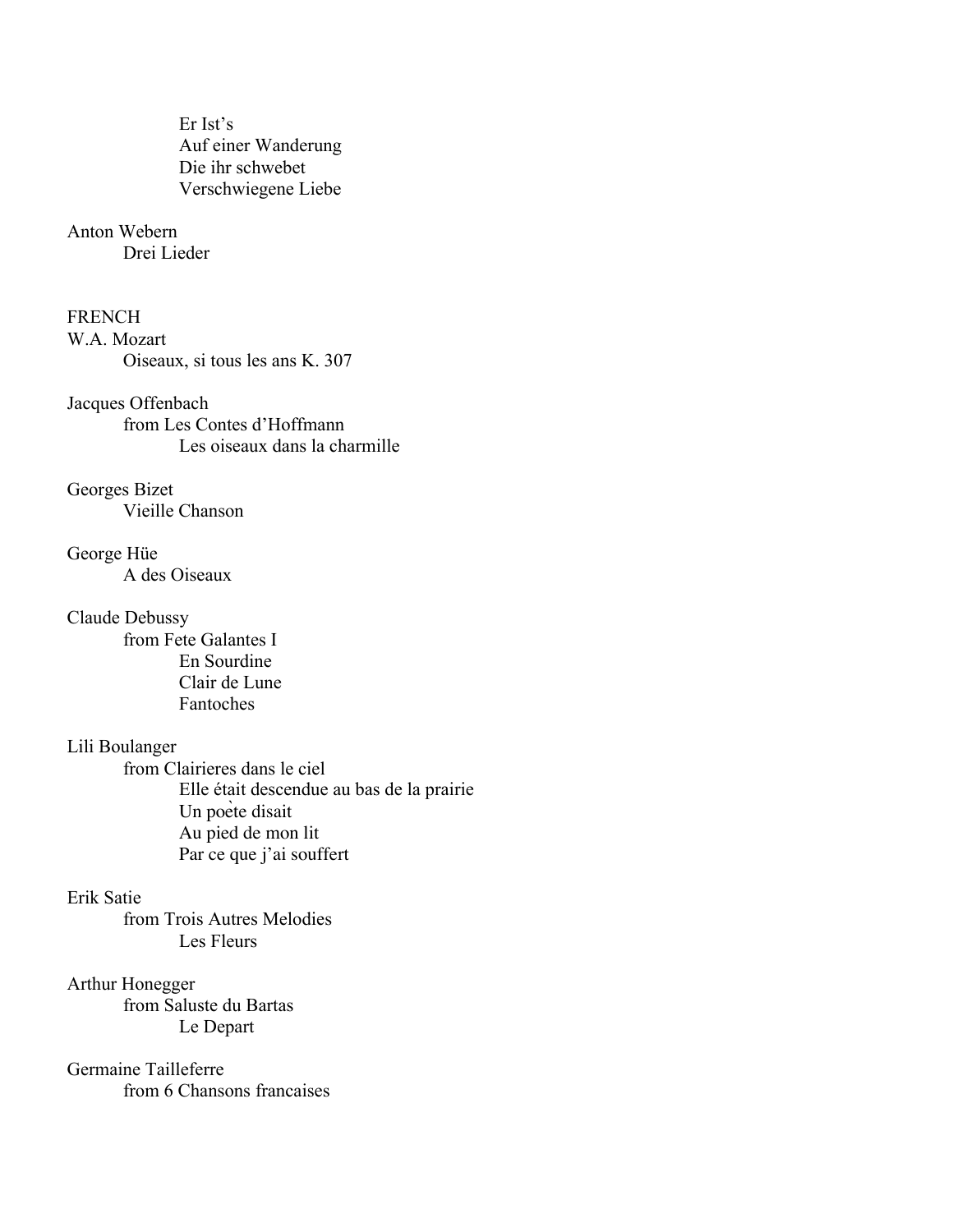No, la Fidelite Vrai Dieu

ENGLISH Henry Purcell from Fairy Queen Hark the Ech'ing Air

Thomas Arne from Artaxerxes A Soldier Tir'd of War's Alarms Sleep, Gentle Cherub O Come, O Come My, Dearest

Roger Quilter Weep You No More Fair House of Joy

Douglas Moore from Ballad of Baby Doe Silver Aria Willow Song

John Duke A Piper Luke Havergal

Benjamin Britten from A Midsummer Night's Dream Be Kind and Courteous

Kirke Mechem from Tartuffe Fair Robin

LATIN

Francois Couperin Regina Coeli

## Antonio Vivaldi

from O qui coeli terraeque serenitas RV 631 O qui Coeli, Terraeque Serenitas Rosa Quae Moritur Alleluia

from Gloria RV 588